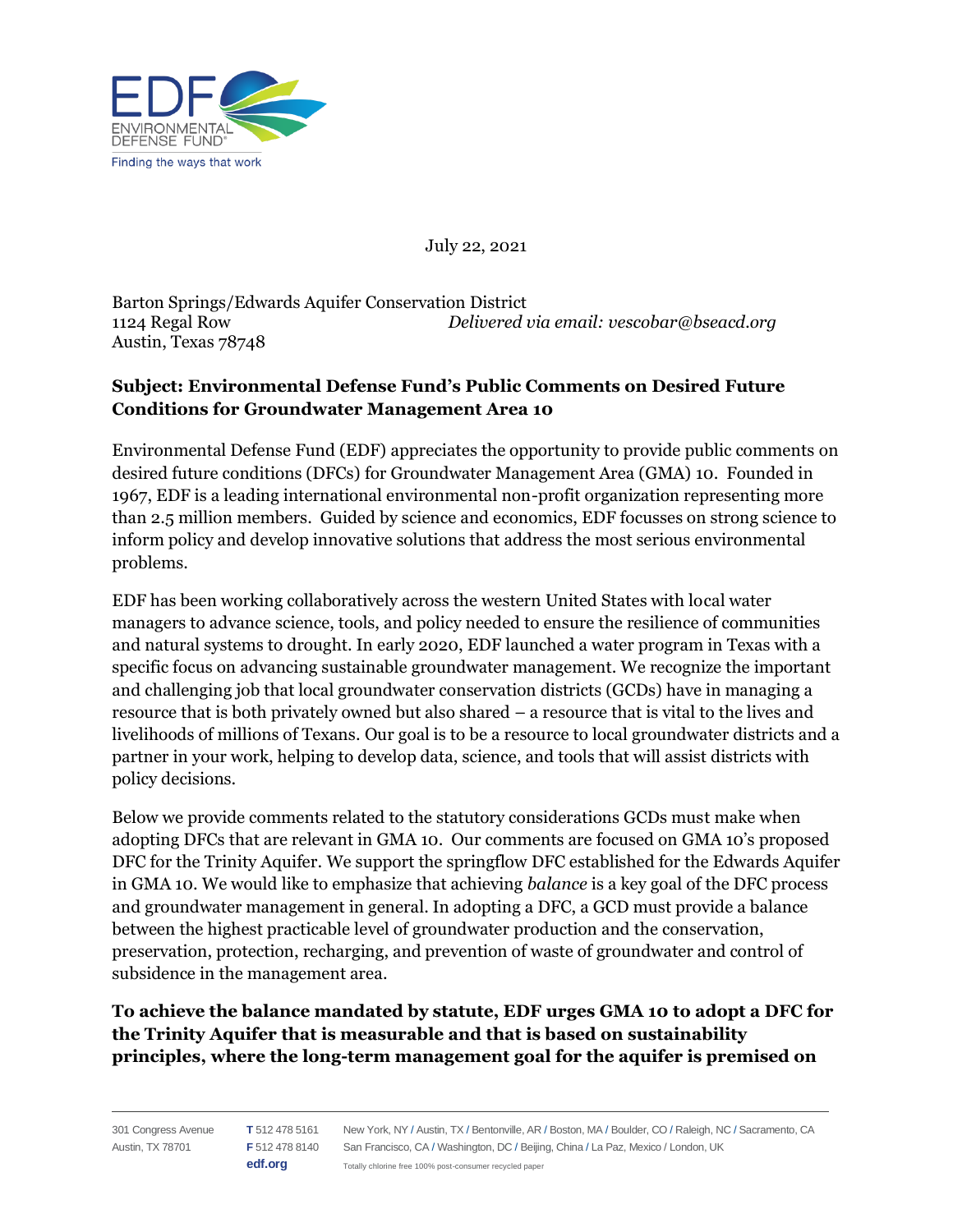**avoiding undesirable impacts, such as the lowering of water levels in rural wells or decreasing springflow or baseflow in rivers.** 

### **Consideration 1 – Aquifer uses or conditions within the management area, including conditions that differ substantially from one geographic area to another.**

Section 36.108(d-1) of the Texas Water Code allows for the creation of different DFCs for different "subdivision[s] of an aquifer within the boundaries of the management area." Within GMA 10 aquifer conditions vary greatly from one area to another, both laterally and vertically and these variations do not appear to be adequately incorporated into DFC development. EDF recommends that GMA 10 consider establishing separate DFCs for the individual members of the Trinity Aquifer - particularly the Middle and Lower Trinity. These aquifers have repeatedly shown to be hydraulically separate aquifers that should be managed as separate units. In most areas, the majority of pumpage is from the Middle Trinity, though the Lower Trinity is becoming more important as development increases. The Lower Trinity Aquifer is not generally exposed at the surface and recharges very slowly, if at all. Water withdrawn from the Lower Trinity should be considered aquifer mining and unsustainable.

#### **Consideration 2 – The water supply needs and water management strategies included in the state water plan.**

The fact that GMA's must consider water supply needs and water management strategies that are included in the regional water plan does not necessitate the adoption of a DFC that allows for managed depletion. The important point is that the modeled available groundwater (MAG) volume that regional water planning groups utilize to develop water management strategies based on groundwater starts and ends with the DFC. It is, therefore, yet another reason that GCDs must consider local hydrogeological conditions when setting DFCs, so that the water management strategies accurately reflect local realities. As it stands now, water management strategies in the state water plan, including in GMA 10, are premised on managed depletion, ignoring the long-term impacts that this drawdown will cause. It is up to the GCDs within the GMA to define what is sustainable for their region, and then this informs the water management strategies in the regional water plan – not the other way around. A DFC that permits 25 feet of drawdown for the Trinity is unsustainable, as it will allow too much groundwater pumping over time. It is perfectly rational for GMA 10 to adopt a DFC that is more protective of groundwater levels -even if it results in less groundwater being available as a water management strategy. This is exactly what occurred after the 2011 drought of record, when the Texas Commission on Environmental Quality (TCEQ) calculated new water availability models (WAMS) in some regions, reducing the availability of surface water. This in turn had a correlating impact on the amount of surface water available for regional water supply strategies.

## **Consideration 3. Hydrological conditions, including for each aquifer in the management area the total estimated recoverable storage as provided by the executive administrator, and the average annual recharge, inflows, and discharge.**

The varying hydrological conditions across GMA 10 are not addressed by a single managed depletion DFC. As previously stated, some areas of the GMA are dominated by artesian springs recharged in areas of karstic geology and have very active direct and indirect recharge, inflows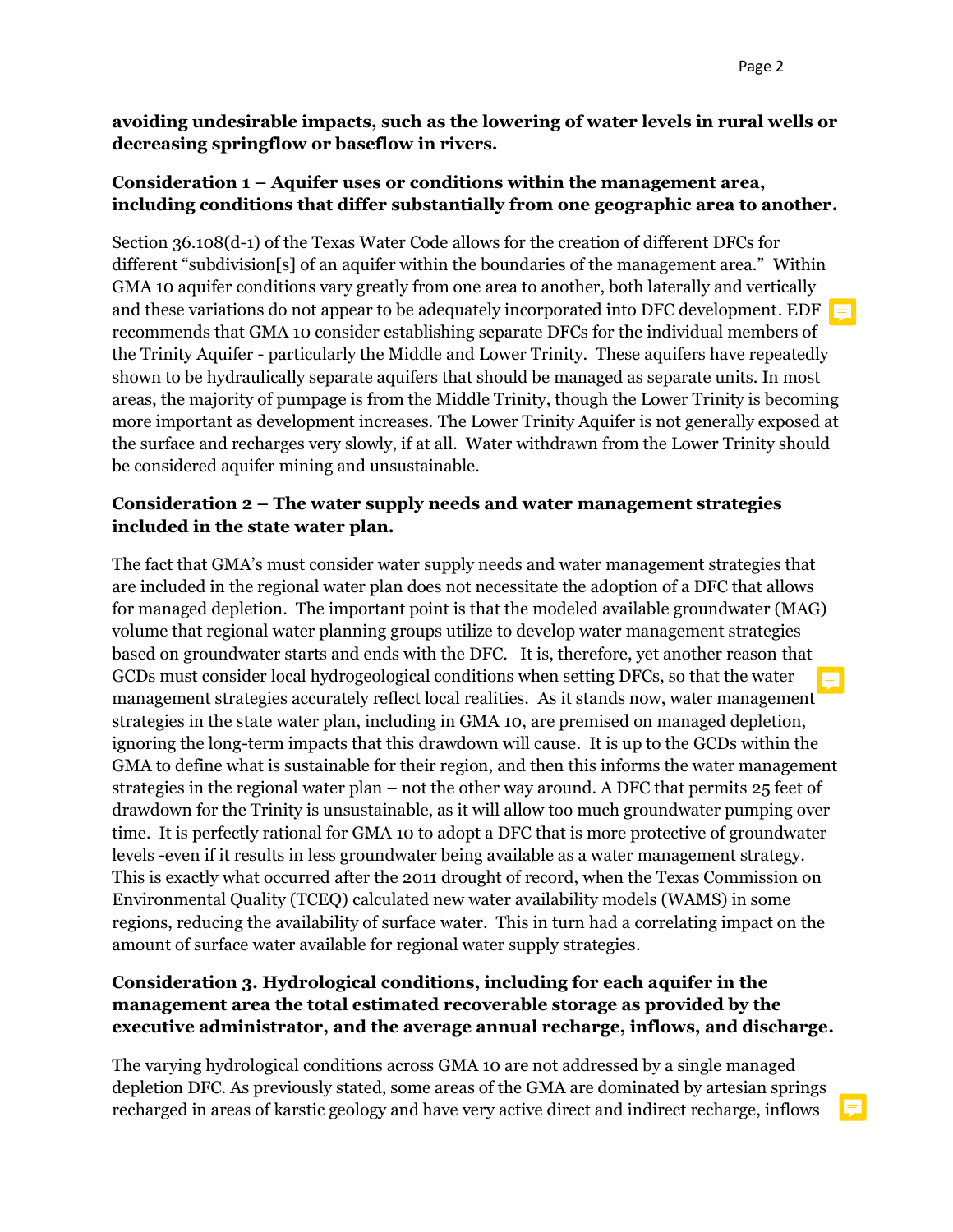E.

and discharge. These areas have significant surface water/groundwater interactions influencing inflows and outflow. A DFC based on sustainable spring flow is appropriate.

Other areas on GMA 10, have very different recharge regimes. There is very little direct or indirect recharge, few inflows and the only significant outflow is groundwater pumping. Few major springs exist. These are areas where aquifer mining is occurring, and a DFC based on minimal additional managed depletion, or in other words, a cap, should be considered.

#### **Consideration 4 – Other environmental impacts, including impacts on spring flow and other interactions between groundwater and surface water**

The majority of Trinity Aquifer springs are found in GMA 9, where the aquifer is exposed at the surface. Within GMA 10, the Trinity Aquifer is located beneath the Edwards, with little opportunity for springs to form. However, there is growing support for the connection between the Middle Trinity Aquifer in GMA 10 and springs, such as Jacob's Well and Pleasant Valley Springs located in GMA 9. Modeling performed by BSEACD of the Middle Trinity Aquifer indicated impact to spring flow at Jacob's Well and Pleasant Valley Spring due to a proposed pumping project in GMA 10.<sup>1</sup> Consequently, EDF recommends that the Barton Springs Edwards Aquifer Conservation District (BSEACD) consider adopting a DFC in coordination with Hays Trinity Groundwater Conservation District that maintains springflow from Jacob's Well. This is an example utilizing current advancements in science to enable coordination across shared aquifers.

Additionally, monitoring spring discharge is a key data gap that needs to be filled, coupled with more advanced surface water/groundwater models. Detailed models, such as the Blanco River Assessment Tool (BRAT) model currently under development (covering the Blanco River Watershed and parts of GMA 9 and GMA 10.) should allow for the development of more locally relevant and realistic DFCs.

### **Consideration 5 – The impact on subsidence.**

Given the nature of the carbonate geology in GMA 10, subsidence is not typically an issue. Dewatering (or depressurizing) carbonate artesian aquifers, such as parts of the Middle Trinity and Lower Trinity, can potentially cause subsidence. Though dewatering is occurring through the managed depletion DFC, subsidence has not been recognized as an important consideration of the DFC.

### **Consideration 6 – Socioeconomic impacts reasonably expected to occur.**

Consideration of the socioeconomic impacts that are reasonably expected to occur from the adoption of a proposed DFC unfortunately tilts towards over production of groundwater resources rather than sustainability. This is because GMA's rely on the socioeconomic impact analysis prepared by the Texas Water Development Board that is provided to regional water planning groups to use in regional water planning. This analysis is based on impacts that will result in a region if water management strategies are not met. It does not include an analysis of the socioeconomic impacts associated with planned depletion of aquifers or the failure to

<sup>1</sup> See BSEACD Technical Memo 2020-0930, September 2020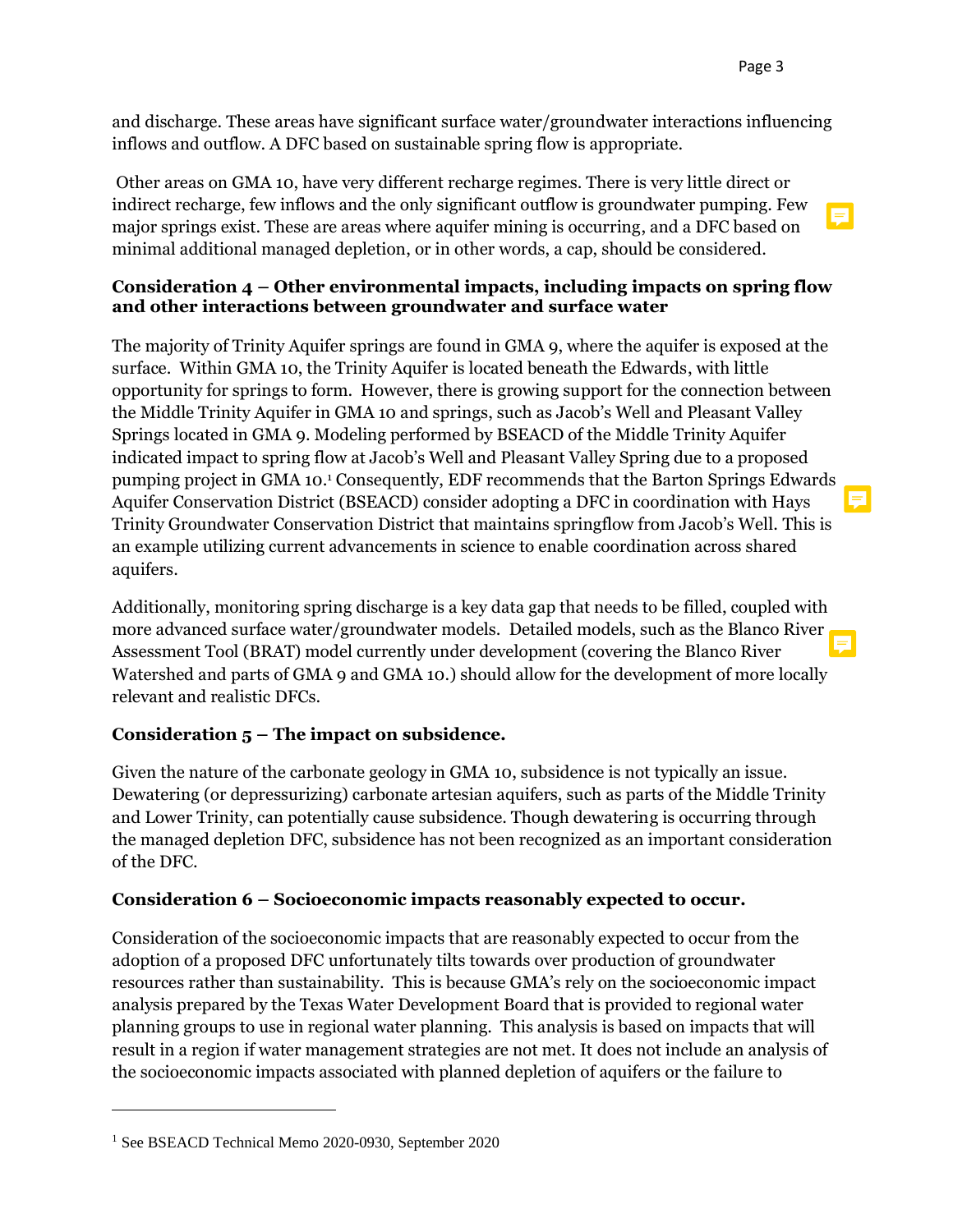manage aquifers sustainably. This one-sided socioeconomic analysis prevents GCDs from achieving the balance between production and conservation as required by Chapter 36 of the Water Code

The reality is that socioeconomic impacts are expected to occur utilizing a managed depletion DFC. The streams, rivers and available groundwater of the Hill Country are major economic drivers in the form of tourism and increased property values. As an example, a 2013 study of the economy of Wimberley and Cypress Creek concluded that flowing water in Cypress Creek originating from Jacob's Well added \$65 million to the local economy and significantly increased land value.<sup>2</sup> The same is true of any creek side community in GMA 10. Streams, springs and rivers in the Hill County are the result of surface water/groundwater interactions. Lowering of the aquifer decreases groundwater flow to springs and decreases base flow to streams and rivers. A managed depletion DFC will lower the aquifer and reduce springflow and stream flow. In these areas, DFC development should be based on management of surface water/groundwater interaction to maintain sustainable stream flow and local economies.

## **Consideration 7 – The impact on the interests and rights in private property, including ownership and the rights of management area landowners and their lessees and assigns in groundwater.**

Lower aquifer levels in a managed depletion-based DFC can deprive landowners and their lessees of water by making less water available in the aquifer over time. Individual landowners have a private property right in the groundwater under their property, and regional declines in aquifer levels under an unsustainable managed depletion DFC scenario have the potential to impact property rights.

# **Consideration 8 – the feasibility of achieving the desired future condition**

Chapter 36 of the Water Code requires GCDs to achieve the DFC. An achievable DFC must be measurable. A DFC based on regional drawdown in a multi-layer, stacked aquifer is difficult to measure uniformly across GCDs. A standard method for determining compliance with DFCs across all of the GCDs is needed. A method was proposed to GMA 9 to utilize a map of baseline potentiometric groundwater surfaces in comparison with current measured potentiometric levels which could be extended to GMA 10. <sup>3</sup> This would be a very effective method for tracking DFC compliance if separate DFCs are established for the different Trinity aquifers.

### **Conclusion**

In closing, we think it is important to reflect on what our collective desired future for the groundwater resources in the Hill Country is. We imagine it is that groundwater is managed sustainably – that groundwater continues to provide rural landowners their source of water and that it continues to sustain the springs and rivers that make the Hill Country special. As the Hill Country becomes more arid and faces increased growth, our collective response cannot be to maintain the status quo – which will not be protective of groundwater users and groundwater

<sup>2</sup> <https://wimberleywatershed.org/wp-content/uploads/2020/12/Economic-impact-of-Cypress-Creek.pdf>

<sup>3</sup> BSEACD Technical Note 2016—0410, April 2016.